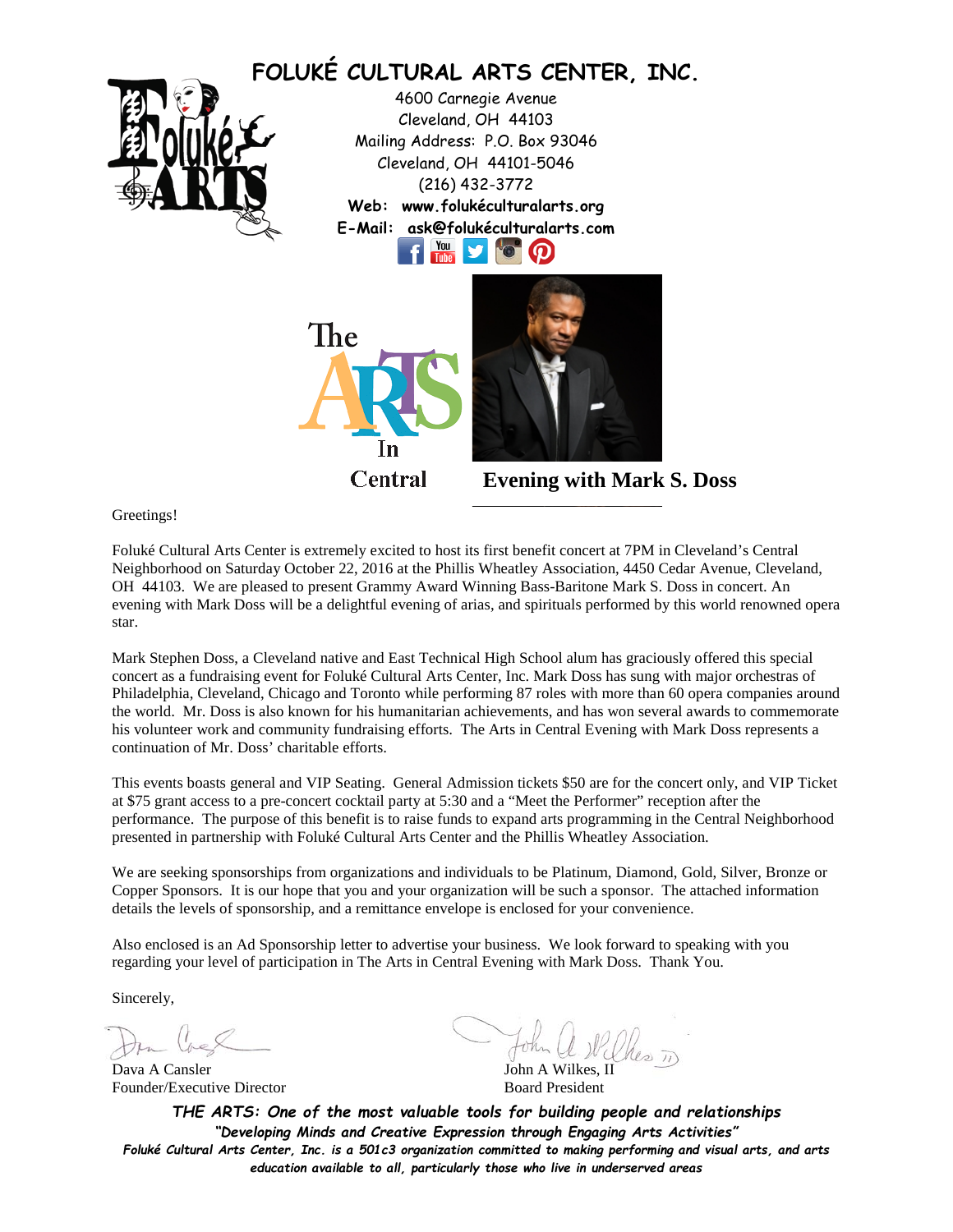**Mark S. Doss** was born in Cleveland, Ohio, and attende[d East Technical High School,](https://en.wikipedia.org/wiki/East_Technical_High_School) where in addition to avid participation in varsity sports he took drama and chorus, and performed in a school production of *[Godspell](https://en.wikipedia.org/wiki/Godspell)*. Following high school, and a summer work-study program dedicated to training in the performing arts, he pursued a lifelong ambition to become a Catholic priest, enrolling in the formation program (seminary) at [Saint Joseph's College](https://en.wikipedia.org/wiki/Saint_Joseph%27s_College_(Indiana)) in [Rensselaer, Indiana.](https://en.wikipedia.org/wiki/Rensselaer,_Indiana) While at Saint Joseph's, Doss continued to take music courses and performed in recitals and musical theatre productions. After two years, he left the seminary and became a secular student at the college, graduating with a BA in music and sociology. After graduating from Saint Joseph's, Doss entered the master's degree program at Indiana University's School of Music (1980–83), studying voice with Walter Cassel and [Nicola Rossi-](https://en.wikipedia.org/wiki/Nicola_Rossi-Lemeni)[Lemeni.](https://en.wikipedia.org/wiki/Nicola_Rossi-Lemeni) Doss's first operatic performance was in the role of Khan Konchak in the [Indiana University](https://en.wikipedia.org/wiki/Indiana_University) Musical Theatre's production of Borodin's *[Prince Igor](https://en.wikipedia.org/wiki/Prince_Igor)*. He performed a total of six roles at Indiana University, including that of Mephistopheles in *[Faust](https://en.wikipedia.org/wiki/Faust_(opera))*, which he has reprised on several occasions throughout his professional career. Following an apprenticeship with the [Santa Fe Opera](https://en.wikipedia.org/wiki/Santa_Fe_Opera) in 1983, where he worked with [Nico Castel,](https://en.wikipedia.org/wiki/Nico_Castel) Thomas Stuart, [Martin Katz,](https://en.wikipedia.org/wiki/Martin_Katz) and [John Fiore,](https://en.wikipedia.org/w/index.php?title=John_Fiore_(conductor)&action=edit&redlink=1) he then became an ensemble member of Chicago's [Lyric Opera Center for American Artists.](https://en.wikipedia.org/wiki/Lyric_Opera_of_Chicago) After a two-year stint in Chicago, Doss commenced his professional career in January 1986 as a member of the [Metropolitan Opera](https://en.wikipedia.org/wiki/Metropolitan_Opera) in New York City. Since then, Doss has performed at many leading international opera companies, including [Lyric](https://en.wikipedia.org/wiki/Lyric_Opera_of_Chicago)  [Opera of Chicago,](https://en.wikipedia.org/wiki/Lyric_Opera_of_Chicago) the [Canadian Opera Company,](https://en.wikipedia.org/wiki/Canadian_Opera_Company) [San Francisco Opera,](https://en.wikipedia.org/wiki/San_Francisco_Opera) Brussels' [Théâtre de la Monnaie,](https://en.wikipedia.org/wiki/Th%C3%A9%C3%A2tre_de_la_Monnaie) Deutsche Opera Berlin, [Royal Opera House,](https://en.wikipedia.org/wiki/Royal_Opera_House) Covent Garden, [Teatro La Fenice,](https://en.wikipedia.org/wiki/Teatro_La_Fenice) Teatro del Maggio Musicale Fiorentino, Oper Frankfurt, [New York City Opera,](https://en.wikipedia.org/wiki/New_York_City_Opera) [Deutsche Staatsoper Berlin](https://en.wikipedia.org/wiki/Deutsche_Staatsoper_Berlin) an[dTeatro alla](https://en.wikipedia.org/wiki/Teatro_alla_Scala)  [Scala.](https://en.wikipedia.org/wiki/Teatro_alla_Scala)

**Foluké Cultural Arts Center, Inc.** Foluke Cultural Arts (FolukeARTS) is committed to making performing arts and arts education accessible, particularly to those living in underserved areas. FolukeARTS programming is family oriented with focus on at-risk children and youth. The goal of FolukeARTS, the Central Neighborhood's ONLY arts center, is to provide positive alternatives to negative behaviors by instilling discipline, self-pride and boosting self-confidence through self-expression and self-discovery. Foluke Cultural Arts offers instruction and exposure to the performing and visual arts, and arts education for all ages, regardless of race, religious affiliation or economic background. The vision of Foluke Cultural Arts in its commitment to the Central Promise Neighborhood is to utilize the arts to serve as a catalyst for academic achievement, socio-economic development and community pride. Organized in 2002 in Cleveland Ohio, FolukeARTS became a non-profit organization in 2003 providing classes in dance through partnership with the Cleveland School of the Arts Dance Dept. In 2006 FolukeARTS focused its efforts to the at-risk youth in the Central Promise Neighborhood creating its Integrated Arts Education Program called 'ArtsLinc', adding Visual Arts, Theater and Music Classes. Since 2006 after school and summer classes have been implemented via partnerships with public housing, and neighborhood centers all located in the Central Neighborhood. Foluke Cultural Arts conducts after school, summer, and Saturday classes in dance, visual arts, drumming, theater, and rites of Passage for ages 4 - 17. FolukeArts is a member of: The Central Coordinating Council for Youth Development; The Central Family to Family Collaborative; My Commitment My Community (MYCOM) Strategic Planning Committee; 'Promise Partner/Stakeholder'; Cleveland Neighborhood Arts, Business Volunteers Unlimited, the Cleveland Arts Education Consortium, and the International Association of Blacks in Dance.

Foluké Cultural Arts and the Phillis Wheatley Association is currently in the planning stages of forming a partnership to bring Arts and Culture back to the Central Neighborhood.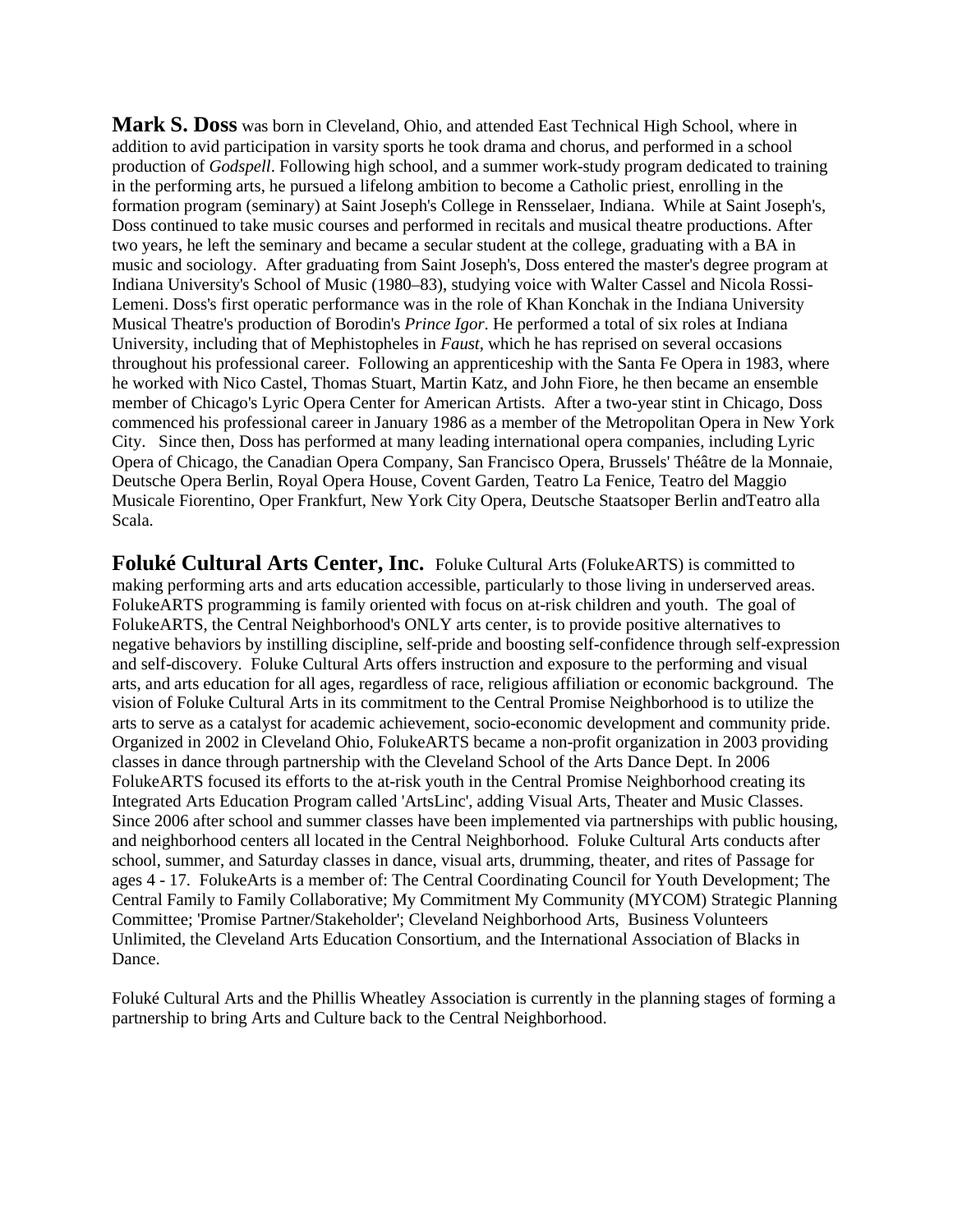# **"Evening with Mark S. Doss" Sponsorships**

# **Platinum Level \$10,000**

Designation and rights as an Official Sponsor of "The Arts in Central Evening with Mark S. Doss" Twenty (20) invitations to private Pre-Concert Cocktail &"Meet the Performer" Reception Full Page Ad in "The Arts in Central Evening with Mark S. Doss" program materials Mention as Official Sponsor in all "The Arts in Central Evening with Mark S. Doss" advertising

### **Diamond Level \$7,500**

Designation and rights as an Official Sponsor of "The Arts in Central Evening with Mark S. Doss" Twenty (20) invitations to private Pre-Concert Cocktail &"Meet the Performer" Reception Full Page Ad in "The Arts in Central Evening with Mark S. Doss" program materials Mention as Official Sponsor in all "The Arts in Central Evening with Mark S. Doss" advertising

## **Gold Level \$5,000**

Designation and rights as an Official Sponsor of "The Arts in Central Evening with Mark S. Doss" Ten (10) invitations to private Pre-Concert Cocktail &"Meet the Performer" Reception Full Page Ad in "The Arts in Central Evening with Mark S. Doss" program materials Mention as Official Sponsor in all "The Arts in Central Evening with Mark S. Doss" advertising

## **Silver Level \$2,500**

Designation and rights as an Official Sponsor of "The Arts in Central Evening with Mark S. Doss" Ten (10) invitations to private Pre-Concert Cocktail &"Meet the Performer" Reception Full Page Ad in "The Arts in Central Evening with Mark S. Doss" program materials Mention as Official Sponsor in all "The Arts in Central Evening with Mark S. Doss" advertising

# **Bronze Level \$1,000**

Designation and rights as an Official Sponsor of "The Arts in Central Evening with Mark S. Doss" Eight (8) invitations to private Pre-Concert Cocktail &"Meet the Performer" Reception Full Page Ad in "The Arts in Central Evening with Mark S. Doss" program materials Mention as Official Sponsor in all "The Arts in Central Evening with Mark S. Doss" advertising

# **Copper Level \$ 500**

Designation and rights as an Official Sponsor of "The Arts in Central Evening with Mark S. Doss" Four (4) invitations to private Pre-Concert Cocktail &"Meet the Performer" Reception Full Page Ad in "The Arts in Central Evening with Mark S. Doss" program materials Mention as Official Sponsor in all "The Arts in Central Evening with Mark S. Doss" advertising

### **VIP Patron \$ 75**

One (1) invitation to private Pre-Concert Cocktail &"Meet the Performer" Reception

# **Patron \$ 50**

General admission

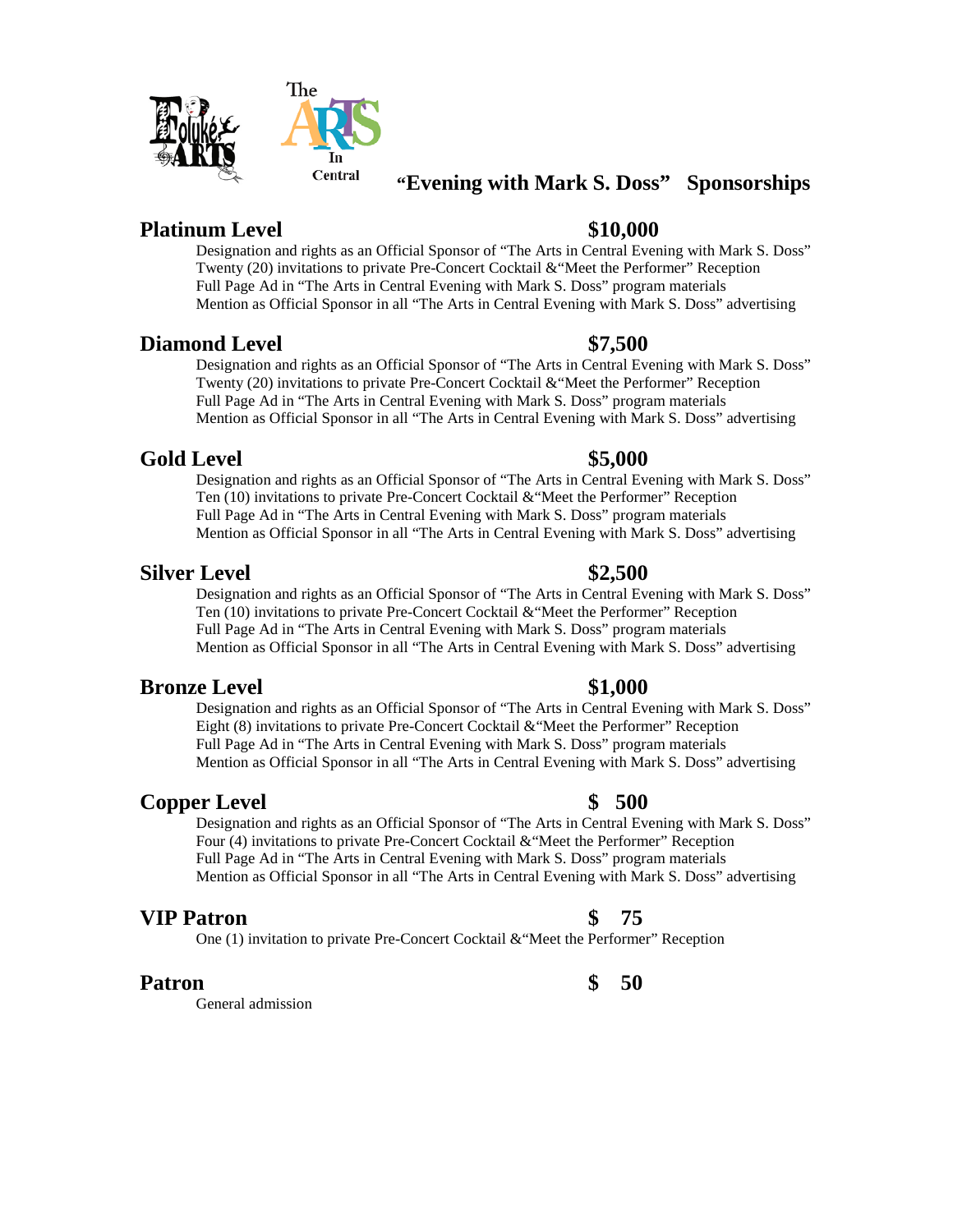

### **ARTS EDUCATION LEVELS THE LEARNING FIELD CREATE YOUR OWN IMPACT**

| Please Check                   |                                 |                               |                                |
|--------------------------------|---------------------------------|-------------------------------|--------------------------------|
| PLATINUM LEVEL<br>\$10,000     | <b>DIAMOND LEVEL</b><br>\$7,500 | <b>GOLD LEVEL</b><br>\$5,000  | <b>SILVER LEVEL</b><br>\$2,500 |
| <b>BRONZE LEVEL</b><br>\$1,000 | COPPER LEVEL<br>500<br>\$       | <b>VIP PATRON</b><br>75<br>S. | <b>PATRON</b><br>50<br>S       |

*THE ARTS: One of the most valuable tools for building people and relationships "Developing Minds and Creative Expression through Engaging Arts Activities"*

Enclosed is my check for \$\_\_\_\_\_\_\_\_\_\_\_ made payable to Foluke Cultural Arts Center, Inc. Mail to: P.O. Box 93046, Cleveland, OH 44101-5046 **SPONSORSHIP FUNDS MUST BE RECEIVED BY OCTOBER !, 2016 TO BE INCLUDED IN THE BENEFIT PROGRAM**

| Name: Name and the service of the service of the service of the service of the service of the service of the service of the service of the service of the service of the service of the service of the service of the service  | Scan Here to                                                                                                               |
|--------------------------------------------------------------------------------------------------------------------------------------------------------------------------------------------------------------------------------|----------------------------------------------------------------------------------------------------------------------------|
| Organization:                                                                                                                                                                                                                  | Tax deductible donations may also<br>be made online at<br>www.folukeculturalarts.org through<br>PayPal (PayPal account not |
| Address:                                                                                                                                                                                                                       | necessary)<br>Donate Online<br>Visa/MasterCard/AmEx/Discover                                                               |
| City, State, Zip<br>Code                                                                                                                                                                                                       | Card<br>#                                                                                                                  |
| Email: Email: Email: Email: Email: Email: Email: Email: Email: Email: Email: Email: Email: Email: Email: Email: Email: Email: Email: Email: Email: Email: Email: Email: Email: Email: Email: Email: Email: Email: Email: Email | Exp Date: Security Code: _____                                                                                             |
| Phone:                                                                                                                                                                                                                         | Signature:                                                                                                                 |

*Foluké Cultural Arts Center, Inc. is a 501c3 organization committed to making performing and visual arts, and arts education available to all, particularly those who live in underserved areas*